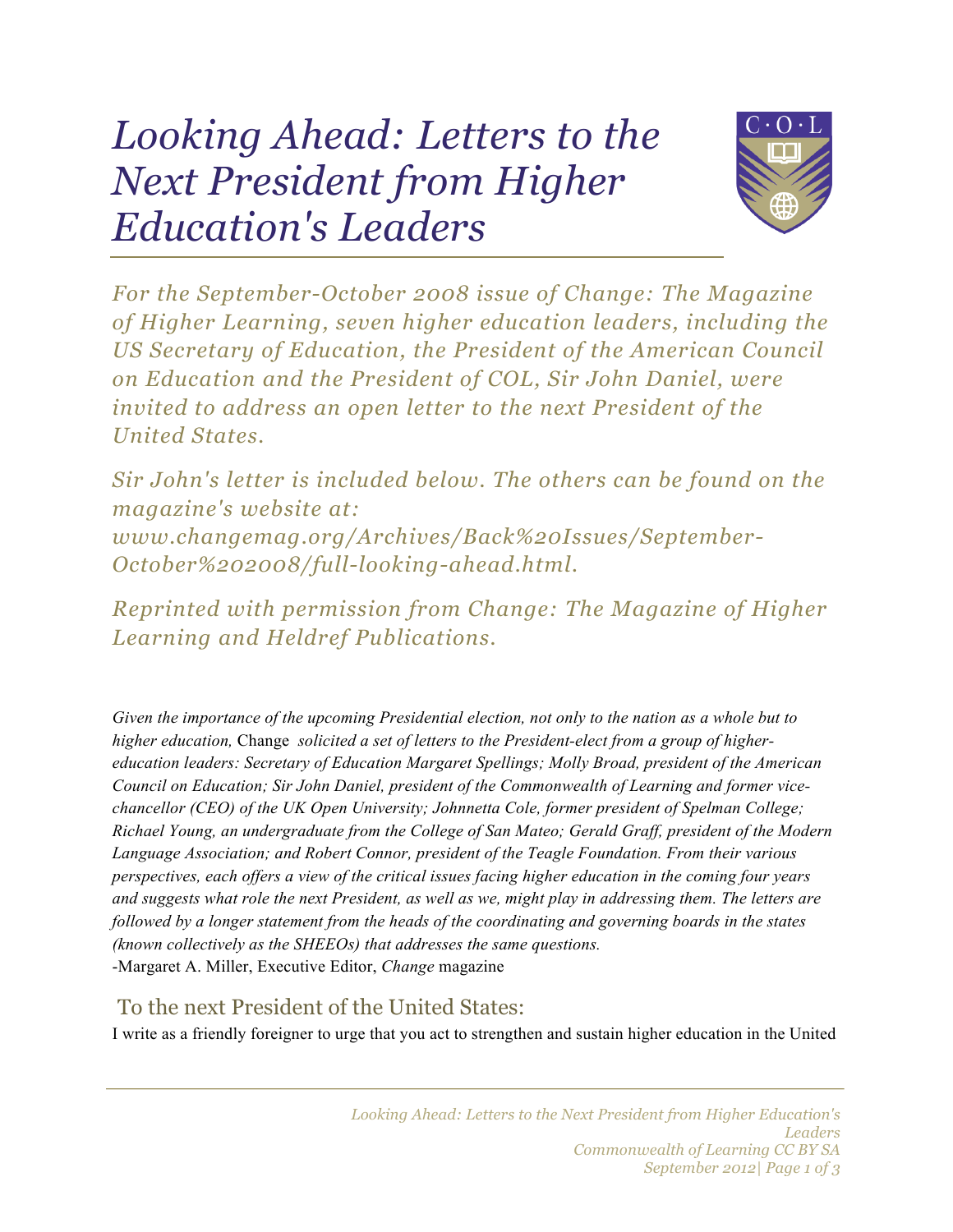States. You might ask: Why, with the stack of pressing issues on your desk, should you worry about higher education, where there is only a limited role for the federal government?

In his book The Post-American World, the editor of Newsweek International, Fareed Zakaria, shows that although the U.S. is not declining, other countries are rising and challenging its preeminence in many fields. A long-term change in America's relative position was always predictable, but, because of the previous administration's inept economic management and callous diplomatic incompetence, the shift is happening more quickly than anyone expected. In this environment, America must nourish its strengths. Two of these, which complement each other well, are higher education and the armed forces. I offer you no advice on the military, except to suggest that you trade your predecessor's motto, "In arms we trust," for a more effective blend of hard and soft power.

The tremendous worldwide influence of U.S. higher education gives the country an abundant source of soft power. It is not only America's research universities that the world envies. Your real treasure is the diversity of a system that gives opportunities for tertiary education and training to a large proportion of the population from all socioeconomic groups. Other countries are keen to emulate U.S. higher education, using your model of the community college, your mix of public and private institutions, and your huge array of available programs.

How can you, then, as President, strengthen the system and enhance its international influence? I suggest action on three fronts.

Step 1, which will no doubt inspire your stance in international affairs generally, is to show that America supports multi-lateral approaches and can work effectively within them. At a time when Americans are touchy about the apparent decline in their international influence, this will take guts-but your courage will be well repaid, not only in goodwill, but in real influence. Although UNESCO might seem an odd place to start, it gives you a platform to show-in education, culture, communications, and science-that the era of "my way or the highway"-style diplomacy is over. As a recent article in the German magazine Der Spiegel noted: "With this attitude the U.S. often finds itself as isolated as only North Korea and Myanmar are in other forums... . Sometimes it seems that America only rejoined UNESCO to blow up the whole organisation from the inside."

In a world where demand for higher education is booming, where the international movement of students will triple in a decade, and where e-learning is challenging the notion of borders, America has nothing to fear and everything to gain by leading the development of international rules of interaction. Where the previous administration fanned the embers of xenophobia and paranoia, you must lead the world's most multicultural nation to engage confidently with other countries-a much more natural stance.

Step 2 is to work from the good principle, "If it ain't broke, don't fix it." Just as other countries begin to accept that universities perform better autonomously, with a light touch from the state, America is moving in the opposite direction through attempts in Congress to suck the accreditation system more deeply into the federal ambit. This will do damage. The current regional and national systems of accreditation may not be perfect, but the federal government should push to correct their perceived weaknesses rather than launch a hostile takeover.